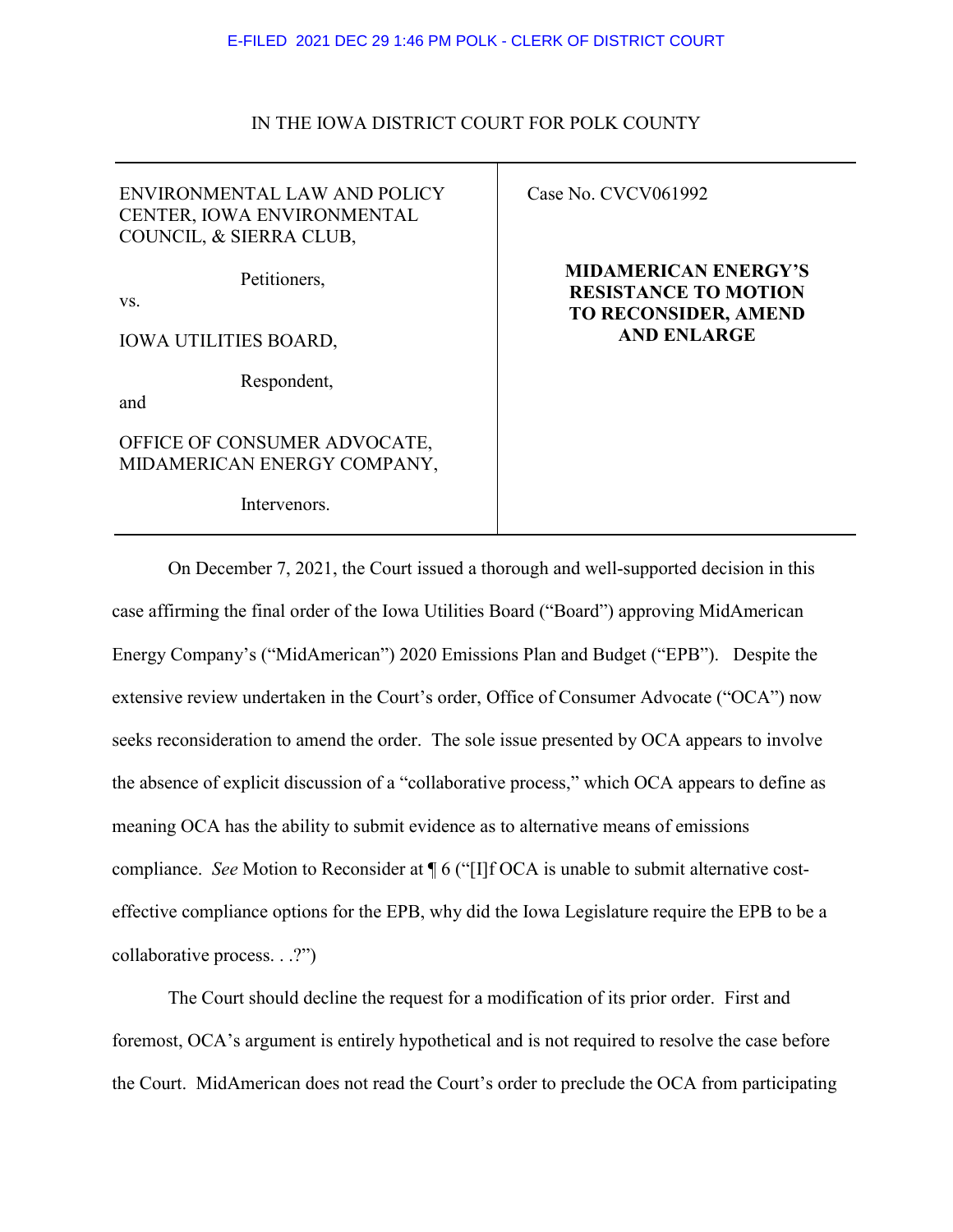#### E-FILED 2021 DEC 29 1:46 PM POLK - CLERK OF DISTRICT COURT

as a party, or from submitting evidence. That does not mean OCA will necessarily prevail; the statutory test is still for the Board to measure the regulated utility's filing against the EPB standards, a process that may be aided by considering OCA's filings. That remains collaborative – OCA still has input.

But in the current case, the concern is moot: the process was very collaborative, the OCA having worked with MidAmerican to file a Joint Settlement proposal. And to the extent the OCA defines "collaborative" in relation to filing testimony, OCA in fact did file evidence regarding MidAmerican's 2020 EPB, and the Board explicitly considered OCA's testimony in its final agency action. *See In re MidAmerican Energy Company*, Docket No. EPB-2020-0156, "Order Approving Emissions Plan Budget Update, Denying Joint Motion and Non-Unanimous Settlement Agreement, and Canceling Hearing" (Iowa Utils., Bd., March 24, 2021) at 7 (discussing testimony of OCA Witness Bents repeatedly). As a result, any modification of the Court's order on this issue would be merely dicta, not necessary to resolve the specific dispute before the Court. Adding dicta is not a sufficient reason to reopen the Court's order.

While it is not entirely clear, to the extent OCA seeks any additional or more stringently defined process, the Court should be wary of adding details to a legislative framework that the legislature itself did not. It can be implied from Iowa Code § 476.6(19) that the legislature necessarily kept the process flexible and streamlined. The statute requires the Board to complete its work within 180 days. Iowa Code §476.6(19)(d). The frequency of new EPB filings – every 24 months or less (see  $\S 476.6(19)(a)(1)$ ) – also reinforces that these are iterative, incremental, and are not intended to be long, drawn-out proceedings. It is a problem when, as here, the lawfulness of one EPB docket is still being litigated as the next filing becomes due – it leaves the

2